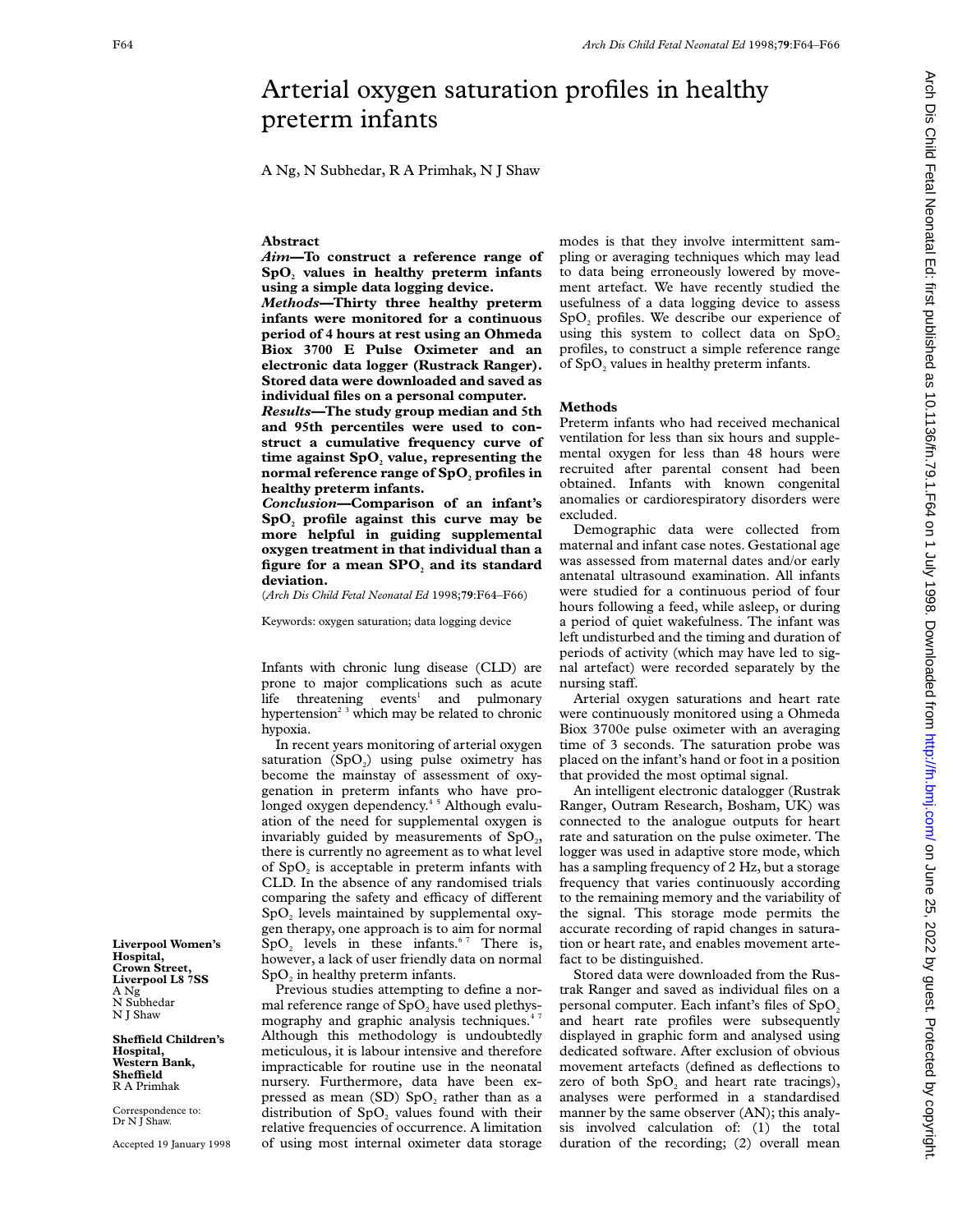

*Figure 1*





 $SpO<sub>3</sub>$ ; and (3) cumulative time (expressed as a percentage of total time) spent below a range of individual  $SpO<sub>2</sub>$  levels between 85 and 100%. Using the study group median and 5th and 95th percentiles, a cumulative frequency curve of time against  $SpO$ , level was then constructed. This represented the normal reference range of  $SpO<sub>2</sub>$  profiles in healthy preterm infants. Clinical staff were unaware of any of the results of the saturation studies.

Monitoring and analysis of SpO<sub>2</sub> profiles was then performed in a similar way in a well preterm infant in whom it was no longer felt that there was a clinical need for oxygen and in an infant with CLD who was receiving supplementary oxygen. Individual SpO<sub>2</sub> profiles were superimposed on the normal reference range to highlight any differences.

### **Results**

Thirty three infants, 12 boys and 21 girls, were studied over a period of 7 months. Their median gestation was 33 (range 30–34) completed weeks and the median birthweight was 1798 (1020–2322) g. The median age at the time of study was 14 (range 2–28) days. No infant was receiving methylxanthines and all were breathing room air at the time of study. None had received a blood transfusion.

The median duration of monitoring (after exclusion of artefacts) was 240 (range 220– 240) minutes. The median value of all the infants' mean  $SpO<sub>2</sub>$  values was 97% (range 92–100%). Figure 1 shows the graph of cumulative time against  $SpO<sub>2</sub>$  level for healthy preterm infants.





Examples of individual SpO<sub>2</sub> profiles are shown in figs 2 and 3.

#### **Discussion**

In this study we have constructed a reference range of normal SpO<sub>2</sub> distribution profiles in healthy preterm infants using a data logging device and dedicated software. The methodology used for analysing the data is relatively simple and practicable for routine use in the neonatal nursery.

The median of the mean SpO<sub>2</sub> levels reported in this study (97%) is lower than the baseline  $SpO<sub>2</sub>$  value of 99.5% cited in a previous study in which a Nellcor N200 pulse oximeter was used.<sup>4</sup> Calculated levels of  $SpO<sub>2</sub>$ with the Ohmeda Biox III are about 2% lower than those obtained with the Nellcor N200, which may partly explain the discrepancy between the studies.<sup>8</sup> If allowance is made for the different instruments used in the previous study, our results confirm that healthy preterm infants maintain relatively high baseline  $SpO<sub>2</sub>$ values. The consistency of this finding is particularly surprising given the marked differences in pulse oximeter setup and analysis of SpO<sub>2</sub> recordings in the two studies. Although we accept the desirability of detailed examinations of simultaneous  $SpO<sub>2</sub>$ , heart rate, and respiratory tracings,<sup>47</sup> particularly to detect acute cardiorespiratory events, we feel that this methodology cannot routinely be used and is not relevant when the main objective is to detect persistent mild hypoxia.

None of our infants had received a blood transfusion before the study. It is likely, therefore, that all infants had predominantly haemoglobin F (HbF) in their blood. As HbF has a greater affinity for oxygen than haemoglobin A (HbA), it could be argued that normal SpO<sub>2</sub> in our study infants could not be used to assess an older infant with predominantly HbA in their blood or one who had been transfused. However, previous studies in infants have suggested that the amount of HbF does not have a clinically significant effect on  $SpO<sub>2</sub>$ .

The cumulative frequency curve of oxygen saturations represents the range of  $SpO<sub>2</sub>$ profiles in normal preterm infants. This curve may be more helpful in guiding supplemental oxygen treatment in infants with CLD as it *Figure 2* **provides a more visual user friendly display of provides a more visual user friendly display of**